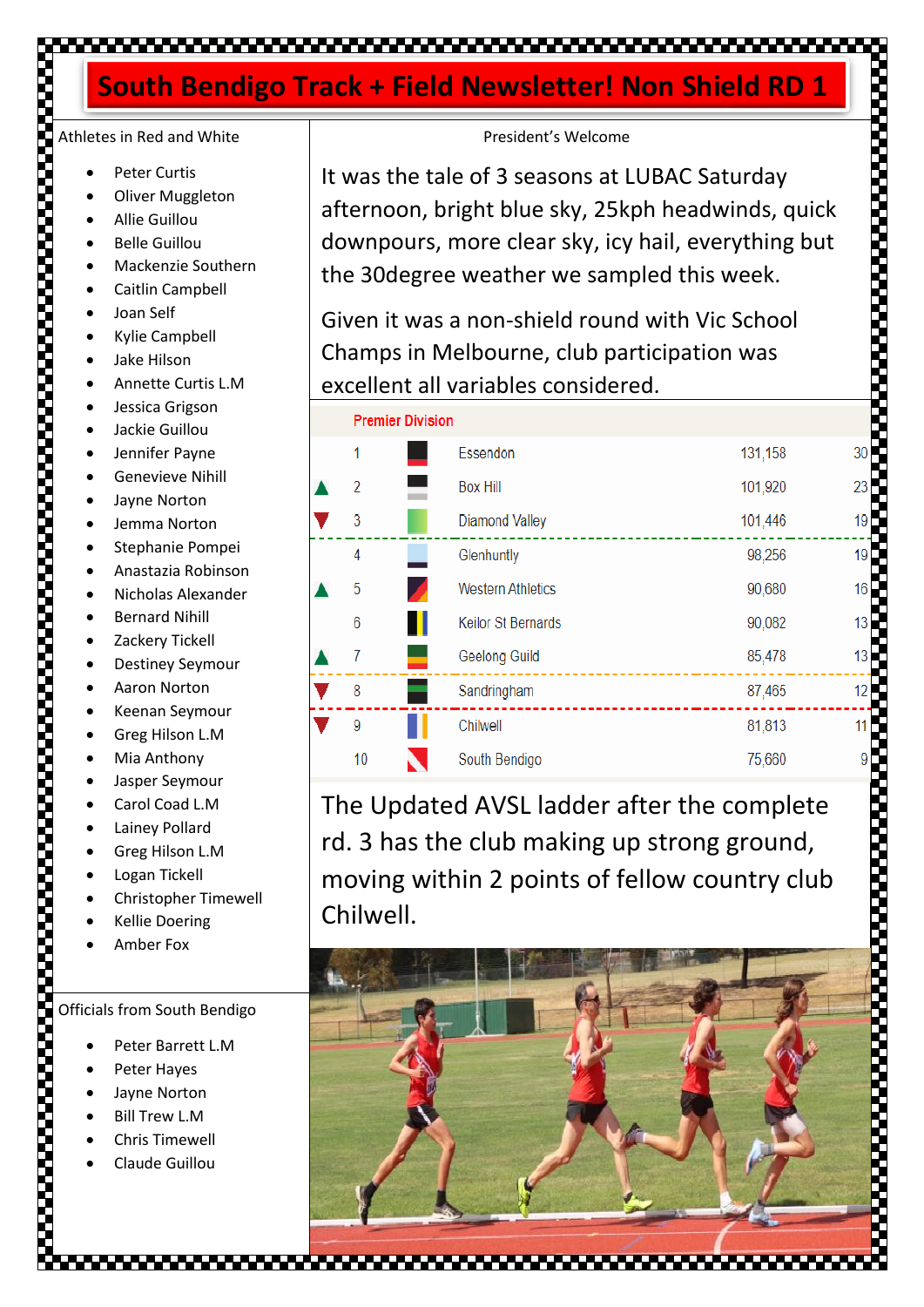## Uniforms!

We have ordered T+F social uniforms this week, Including Long Sleeve, Short Sleeve and Track Pants!! And now HATS!!!

Anyone wishing to purchase one please let Peter Curtis know what size and name you want embroidered on.

Singlets have already been ordered!





Profile-- Greg Hilson, Aged 50, Occupation Builder and business owner!

Years at SBAC-- 36 Seasons! Including Presidency 2005-2011, and VP for 5 Years!

Current Role—Greg currently marks all the courses at cross country, while also sponsoring a variety of events during the calendar year.

Favourite T+F event-- 800meters or High Jump

Fun Facts—Age is no barrier for this life member, producing superior times and distances in every event from 100m all the way up to the Half Marathon all throughout his 40's compared to his 30's!

Goal for 2020—Continue to laugh at father time and excel into the fabulous 50's  $\blacksquare$ smashing records and breaking hearts!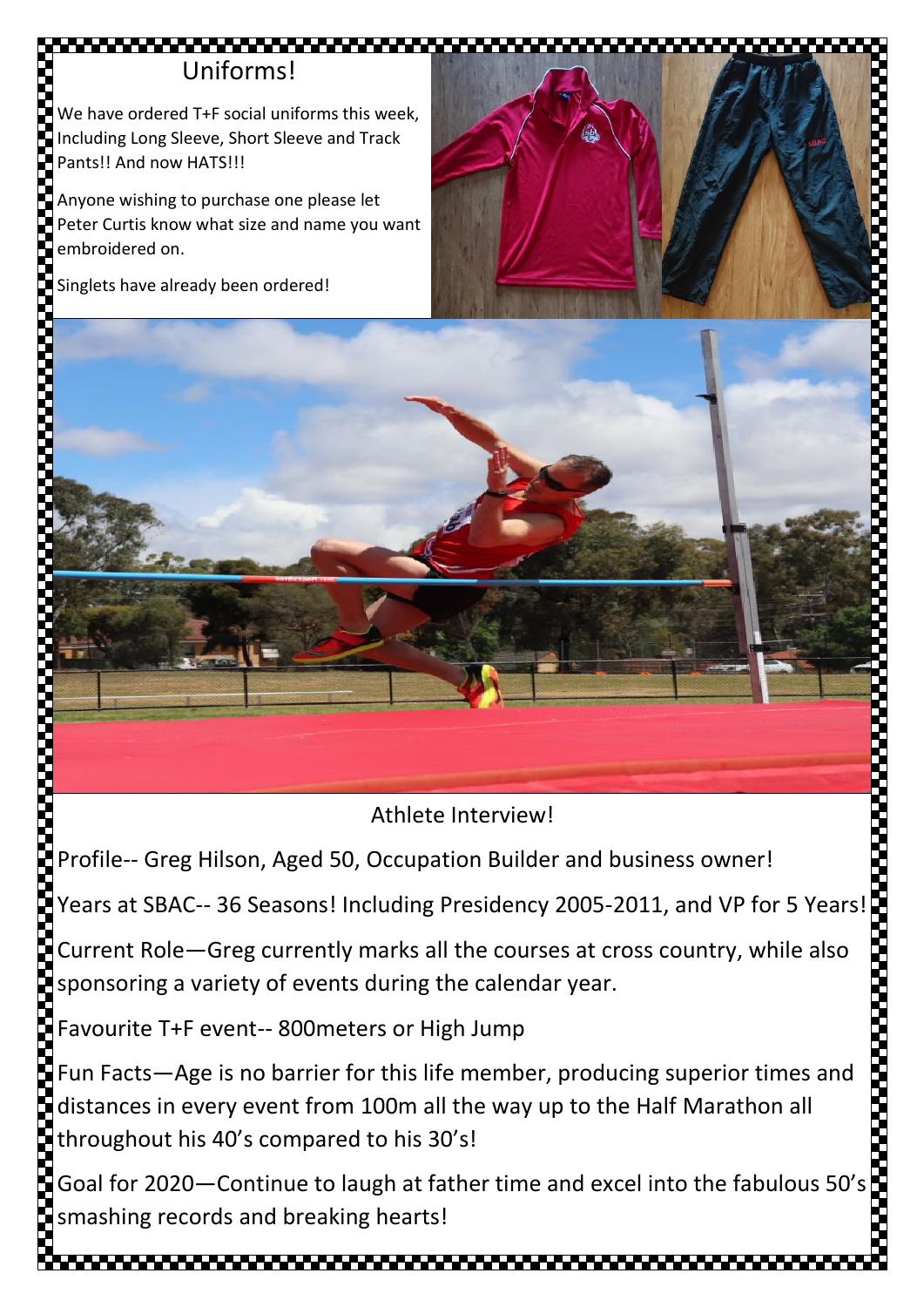# **An Interesting development!!**

Our 40plus women are the current reining shield champions, under the old system, but it appears they have fallen behind the new kids on the block!!

| <b>Women Under 14</b> |            |                           |        |  |  |
|-----------------------|------------|---------------------------|--------|--|--|
|                       | <b>SBE</b> | South Bendigo             | 22,050 |  |  |
|                       | <b>DIV</b> | <b>Diamond Valley</b>     | 18,810 |  |  |
|                       | <b>SAN</b> | Sandringham               | 17,526 |  |  |
|                       | <b>DAC</b> | Doncaster                 | 10,402 |  |  |
|                       | <b>KNA</b> | Knox                      | 8,842  |  |  |
|                       | <b>WYN</b> | Wyndham                   | 7,335  |  |  |
|                       | <b>MPA</b> | Mornington                | 7,016  |  |  |
|                       | <b>FKN</b> | Frankston                 | 6,556  |  |  |
|                       | <b>CHI</b> | Chilwell                  | 6,361  |  |  |
|                       | ESS        | Essendon                  | 6,219  |  |  |
|                       |            | Women 40+                 |        |  |  |
|                       | <b>CHI</b> | Chilwell                  | 18,320 |  |  |
|                       | <b>SBE</b> | South Bendigo             | 17,530 |  |  |
|                       | <b>KSB</b> | <b>Keilor St Bernards</b> | 11,446 |  |  |
|                       | <b>WES</b> | <b>Western Athletics</b>  | 10,538 |  |  |
|                       | <b>RWD</b> | Ringwood                  | 9,696  |  |  |
|                       | <b>GHY</b> | Glenhuntly                | 9,318  |  |  |
|                       | <b>WAM</b> | Waverley-Malvern          | 9,084  |  |  |
|                       | <b>BWK</b> | <b>Brunswick</b>          | 8,706  |  |  |
|                       | <b>DIV</b> | <b>Diamond Valley</b>     | 8,704  |  |  |
|                       | <b>WEN</b> | Wendouree                 | 7,594  |  |  |

### *Non-Shield Round 2, Sat 2nd Nov*

Next week's events include the following-

High Hurdles Race Walks

100m Mile

4x100m Relays

3000m 400m

Shot Put Javelin

Long Jump Pole Volt

# What's On This Week?

Most weeks a variety of extra activities are held.

- On Tuesday starting 7o'clock sharp is the 3000m run at LUBAC
- Distance Series, Tom Flood Centre, 800m,

7:15pm, Oct 31st.